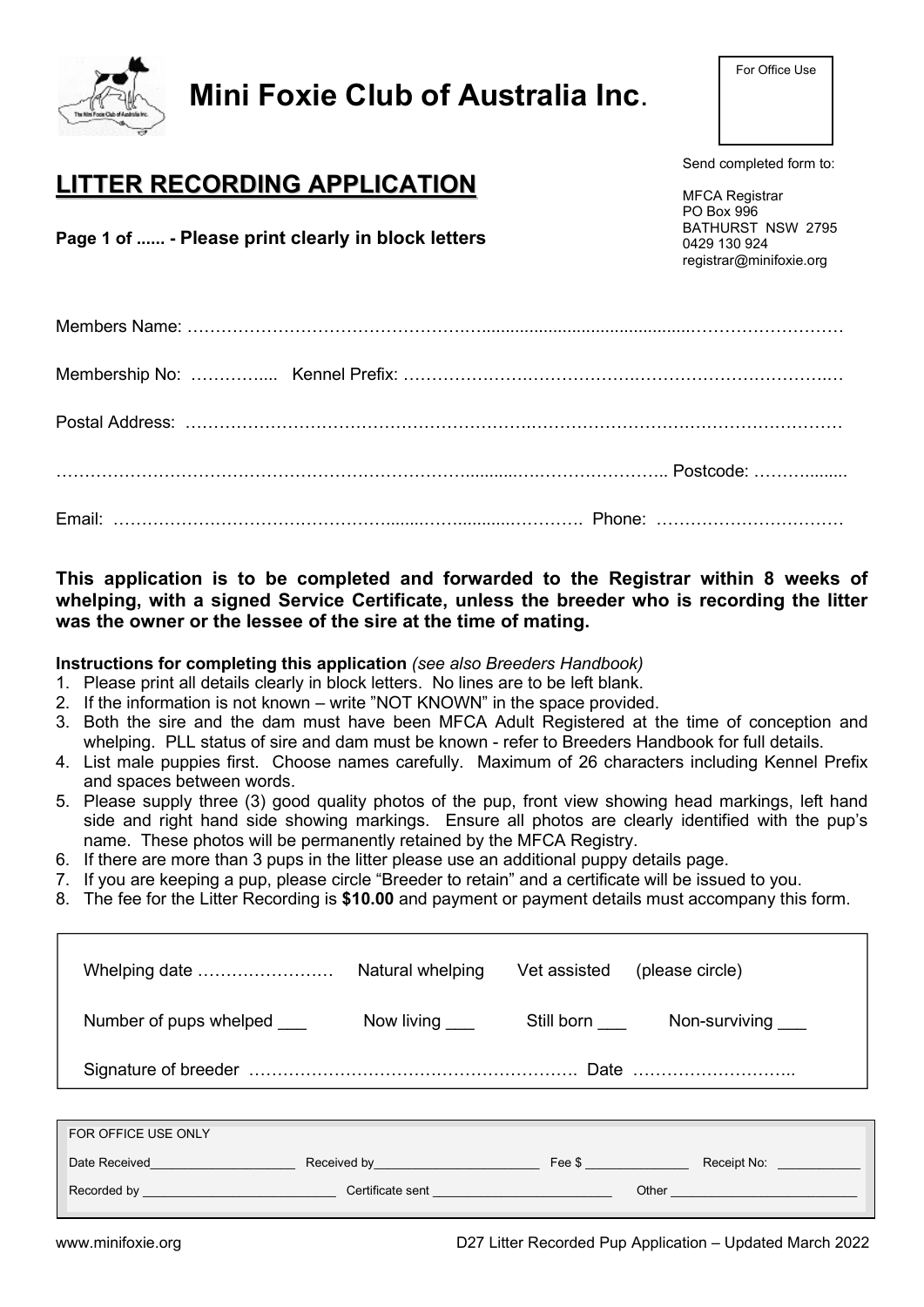## LITTER RECORDING APPLICATION - Page 2

Registered name of sire ............................................................................ Reg. No. ...............................

Registered name of dam ........................................................................... . Reg. No. ...............................

PLL status of sire ..................................................... PLL status of dam ....................................................

- Breeding Clear to Clear is the best strategy as all pups born will be Clear.
- Breeding Clear to Carrier is acceptable and will potentially result in Clear & Carrier pups born.
- Breeding Clear to Affected is acceptable and will result in all Carrier pups born.
- Breeding Carrier to Carrier is high risk, strongly discouraged and not recommended under any circumstances.
- Breeding Carrier to Affected is high risk, strongly discouraged and not recommended under any circumstances.
- Breeding Affected to Affected is not accepted under any circumstances.

For detailed information regarding breeding with PLL, please refer to the Breeders Handbook.

Below, please circle answers. If photos are not provided, please indicate markings on the diagrams in the 3 boxes. For black markings use black pen; for tan markings use red pen; for white markings leave white.

| Name of Pup                                                  | Head markings | LHS markings | RHS markings |
|--------------------------------------------------------------|---------------|--------------|--------------|
| T/W<br>Sex: $M / F$<br>B/T/W<br>B/W<br>Colour:               |               |              |              |
| <b>Microchip No:</b>                                         | $\sim$        |              |              |
| Y/N<br><b>Bobtail:</b><br><b>Breeder to retain:</b><br>Y/N   |               |              |              |
| <b>PLL status: Clear</b><br>Affected<br>Not known<br>Carrier |               |              |              |
| This section is far Degistry use only                        |               |              |              |

This section is for Registry use only.

| Name of Pup                                                  | Head markings        | <b>LHS markings</b> | RHS markings |
|--------------------------------------------------------------|----------------------|---------------------|--------------|
| B/T/W<br>Colour: B/W<br>T/W<br><b>Sex: M/F</b>               |                      | $\bullet$           |              |
| <b>Microchip No:</b>                                         | $\varphi$<br>$\circ$ |                     |              |
| Y/N<br><b>Breeder to retain:</b><br><b>Bobtail:</b><br>Y/N   |                      |                     |              |
| <b>PLL status: Clear</b><br>Affected<br>Not known<br>Carrier |                      |                     |              |
| This section is for Registry use only.                       |                      |                     |              |

Head markings | LHS markings | RHS markings Name of Pup ............................................................. Sex: M / F Colour: B/W B/T/W T/W Microchip No:  $\curvearrowright$ Bobtail: Y/N Breeder to retain: Y/N PLL status: Clear Carrier Affected Not known This section is for Registry use only.